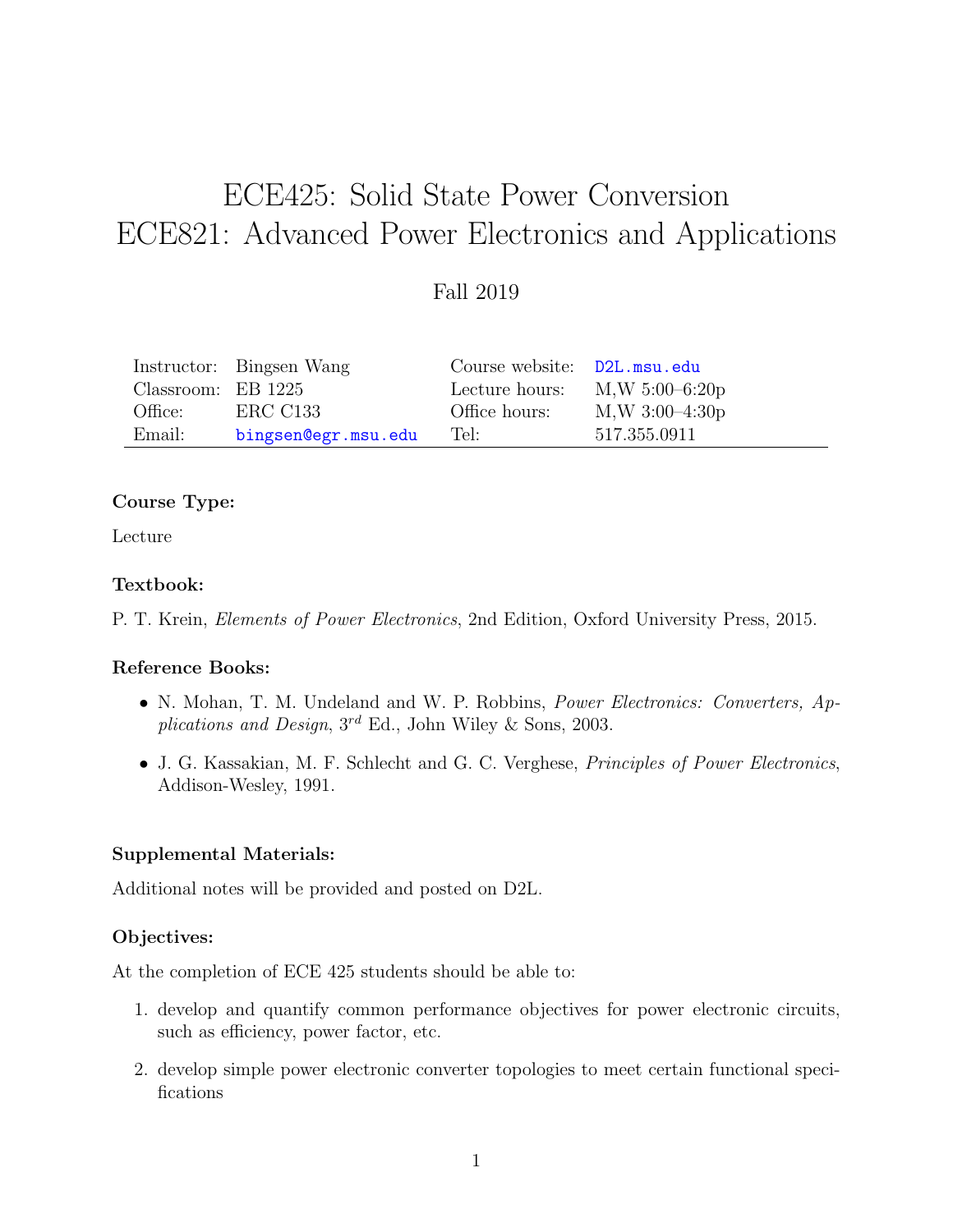- 3. analyze power electronic converter operation to develop design guidelines for choice of switching devices and reactive elements
- 4. identify and use switching device and reactive component performance characteristics to apply them appropriately in power electronic circuits
- 5. obtain averaged state space description and block diagram representation of power electronic converters
- 6. simulate operation of power electronic converter using general purpose system simulation tools
- 7. develop and describe dynamic behavior of power electronic converters using small signal transfer functions
- 8. design simple closed loop regulators for power electronic converters to meet functional objectives
- 9. extend simple power electronic converters to realize inverters and rectifiers
- 10. describe operation of diode and SCR based power electronic circuits
- 11. outline operating principles of application of power electronic circuits as motor drives, UPS systems, active filters, etc.
- 12. use systematic problem solving techniques to partition complex problems
- 13. use simplifying assumptions to approach solutions to ill-posed design problems
- 14. present solutions to technical problems effectively using reports
- 15. use mathematical analysis software tools to solve engineering design problems

Additional objectives for ECE821 students include:

- 1. deeply understand the power electronic system in the context of applications
- 2. demonstrate the skills of system modeling, design, and control in a chosen research project
- 3. verify the system operation through a detailed simulation

#### Course Topics:

- 1. Power converter topologies and realization (2 weeks)
- 2. Passive Components (1 week)
- 3. Modulation and waveform analysis (1 week)
- 4. Single phase and 3-phase inverters (1 week)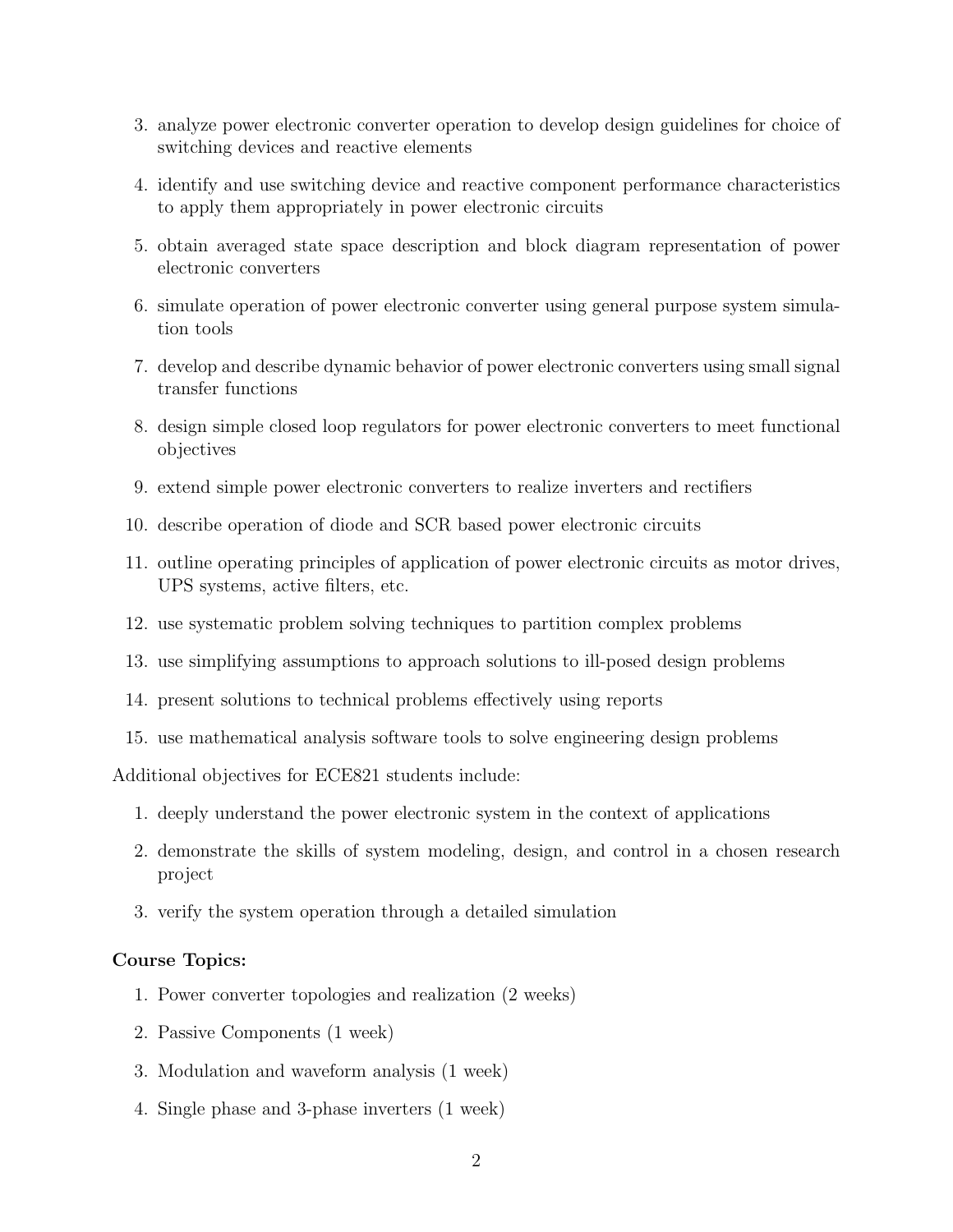- 5. Single phase and 3-phase rectifiers (1 week)
- 6. SCR circuit and cycloconverter (1 Week)
- 7. Matrix converter and multilevel converter (1 week)
- 8. Waveform analysis and harmonic filtering (1 week)
- 9. Steady state model and transfer functions (1.5 weeks)
- 10. Control and regulator design (1.5 weeks)
- 11. Gate drive and snubber circuits (1 week)
- 12. Applications of power electronics (1 week)

#### Attendance:

Attendance is mandatory, but there will be no attendance taken during lectures. Regardless of attendance, it is the students' responsibility to know exactly what is discussed in class and assigned, such as homework, notes, assignments, or changes in schedule. Absence is not an excuse for anything.

Attendance of the exams is, of course, mandatory and monitored. Absences due to serious reasons (health, family, religion, job interviews, even participation in sports) may be accepted, if a request and arrangements for a make-up test are made as soon as the student knows. In no case these reasons can become an excuse for lower expectations, nor can the same reason for makeup exams appear repetitively. The Ombudsman's site http://www.msu.edu/unit/ombud/excuses.html has a comprehensive discussion of this.

# Quality of Work:

Tests and Homework should be clean, legible, self contained and self explanatory. All assumptions must be stated and thoughts outlined. sequence of equations and results is not adequate. There will be no partial credit given for problems not solved to the end. Work that is not legible or well explained will not be graded.

#### Prerequisites:

ECE 320, ECE 313, and ECE 420 as a pre- or co-requisite.

Ability to use Kirchhoff's Laws, phasors, Faraday and Ampere Laws, average and RMS power, magnetic media, circuit analysis, and Matlab. Basic understanding of control principles.